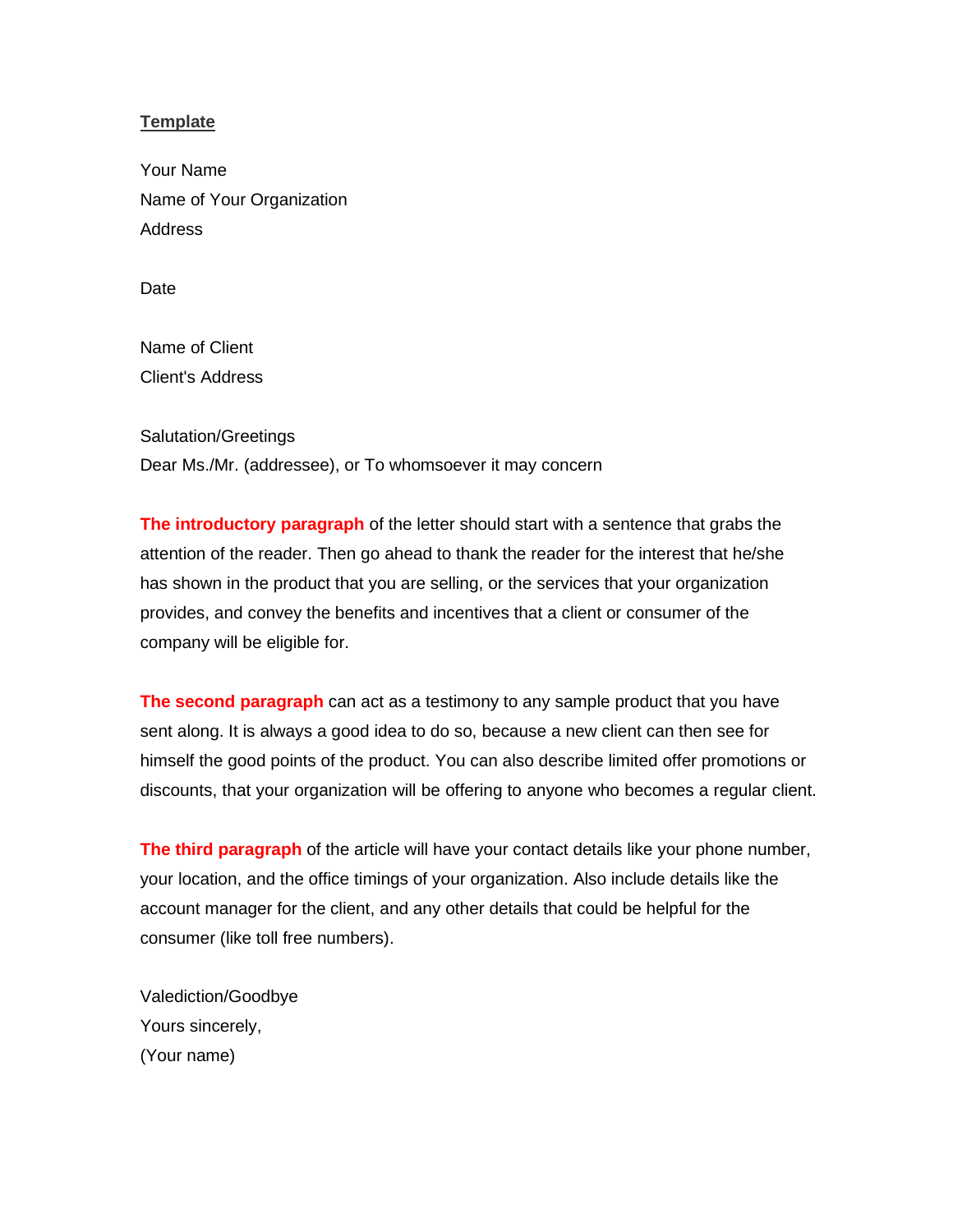## **Example**

Sender's address

03/04/2010

Receiver's address

Dear Ms. Kayla,

How would you like to see more space in the parking lot of your auto dealership? Well, the solution to that is enclosed with this letter. The smart card which when attached to the services that you provide will ensure increased customer loyalty. But before we tell you about the benefits that you will gain from subscribing to these cards, we would like to thank you for showing an interest in our product.

The SmartCarz card that we are offering is an opportunity for you to increase your sales of cars, services, and accessories. But all of that will be secondary compared to the goodwill, that you will surely enjoy in the market. Add to that, the surety of buzz that your clients will create for you, once they have enjoyed the fruits of being loyal customers with you.

So, what does the SmartCarz card do? SmartCarz card is a customer loyalty and gift card venture, that will increase the sales of your dealership and in the process, generate revenue for you. As you can see on the sample card attached with this letter, we will customize the front of the card to showcase your dealership and create an unparalleled visual identity for you. On the back of the card is a magnetic strip that records details about the client every time he/she swipes it for merchandise or services at your dealership. You can hand out these cards to customers whose business you want to attract and increase. The entire venture is managed using a simple software, that can be enabled on personal computers, if you decide to enter an agreement without company. The best part of the deal is that the cost of buying the system, operating it, and the printing of the cards together will cost you less than one percent of the transaction price